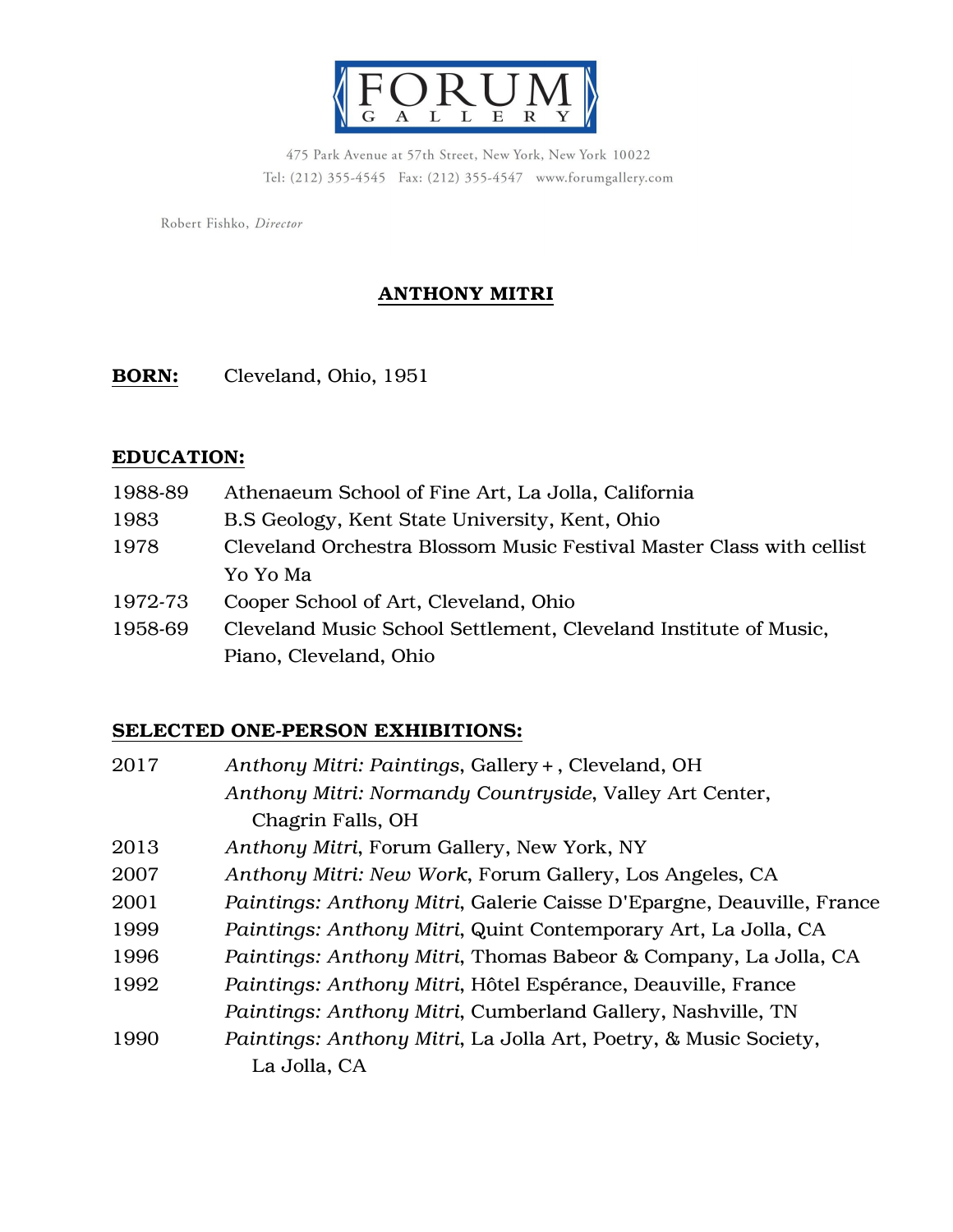## SELECTED GROUP EXHIBITIONS:

| 2022    | Stillness of Life: Robert Bauer, Paul Fenniak, G. Daniel Massad,                 |
|---------|----------------------------------------------------------------------------------|
|         | Anthony Mitri, Forum Gallery, New York, NY                                       |
| 2021    | Drawing inspiration, Forum Gallery, New York, NY                                 |
| 2020    | Track Work: One Hundred Years of New York City's Subway,                         |
|         | ACA Galleries, New York, NY                                                      |
|         | Art for the Holidays!, Forum Gallery, New York, NY (online exhibition)           |
| 2019    | Person to Person, Forum Gallery, New York, NY                                    |
| 2018    | Artists by Artists: The Artist as Subject, Forum Gallery, New York, NY           |
| 2017-18 | Favorite Things: A Holiday Exhibition, Forum Gallery, New York, NY               |
| 2017    | Fairmount Center for the Arts, 41st Annual Art Exhibition, Novelty, OH           |
|         | Gates Mills (Juried) Art Show, Gates Mills, OH                                   |
|         | FORUM GALLERY CELEBRATES 55 YEARS OF MODERN AND                                  |
|         | CONTEMPORARY ART, Forum Gallery, New York, NY                                    |
| 2016    | American Views, Forum Gallery, New York, NY                                      |
|         | Valley Art Center 45th Annual Juried Art Exhibition, Chagrin Falls, OH           |
|         | 20/21 - VISIONARY ARTISTS OF THE 21ST CENTURY, Forum Gallery,                    |
|         | New York, NY                                                                     |
|         | 7th Annual May Show at Lakeland (juried), Gallery of Lakeland College,           |
|         | Kirtland, OH                                                                     |
| 2015    | NATURE UNBOUND, Forum Gallery, New York, NY                                      |
| 2014    | Re-presenting Representation VIII, Arnot Art Museum, Elmira, NY                  |
| 2013    | Singular Vision, Forum Gallery, New York, NY                                     |
|         | W.O.P. (Works on Paper), Forum Gallery, New York, NY                             |
|         | 45 <sup>th</sup> Annual Collector's Show and Sale, Arkansas Museum of Fine Arts, |
|         | Little Rock, AR                                                                  |
|         | Charcoal!, Schick Art Gallery, Skidmore College, Saratoga Springs, NY            |
| 2012    | Five Decades: Art and Artists of Forum Gallery 1962-2012, Forum                  |
|         | Gallery, New York, NY                                                            |
| 2011    | Vantage Point 2011, Forum Gallery, New York, NY                                  |
|         | Gates Mills (Juried) Art Show, Gates Mills, OH                                   |
| 2010    | Collector's Show & Sale, Arkansas Museum of Fine Arts, Little Rock, AR           |
|         | Fairmont Russell (Juried) Art Exhibition, Novelty, OH                            |
|         | Gate Mills (Juried) Art Show, Gate Mills, OH                                     |
| 2009    | Summer Selections, Forum Gallery, New York, NY                                   |
| 2008-9  | What Comes After Nothing: Post-Minimalist Drawings From The                      |
|         | Permanent Collection, Arkansas Museum of Fine Arts, Little Rock, AR              |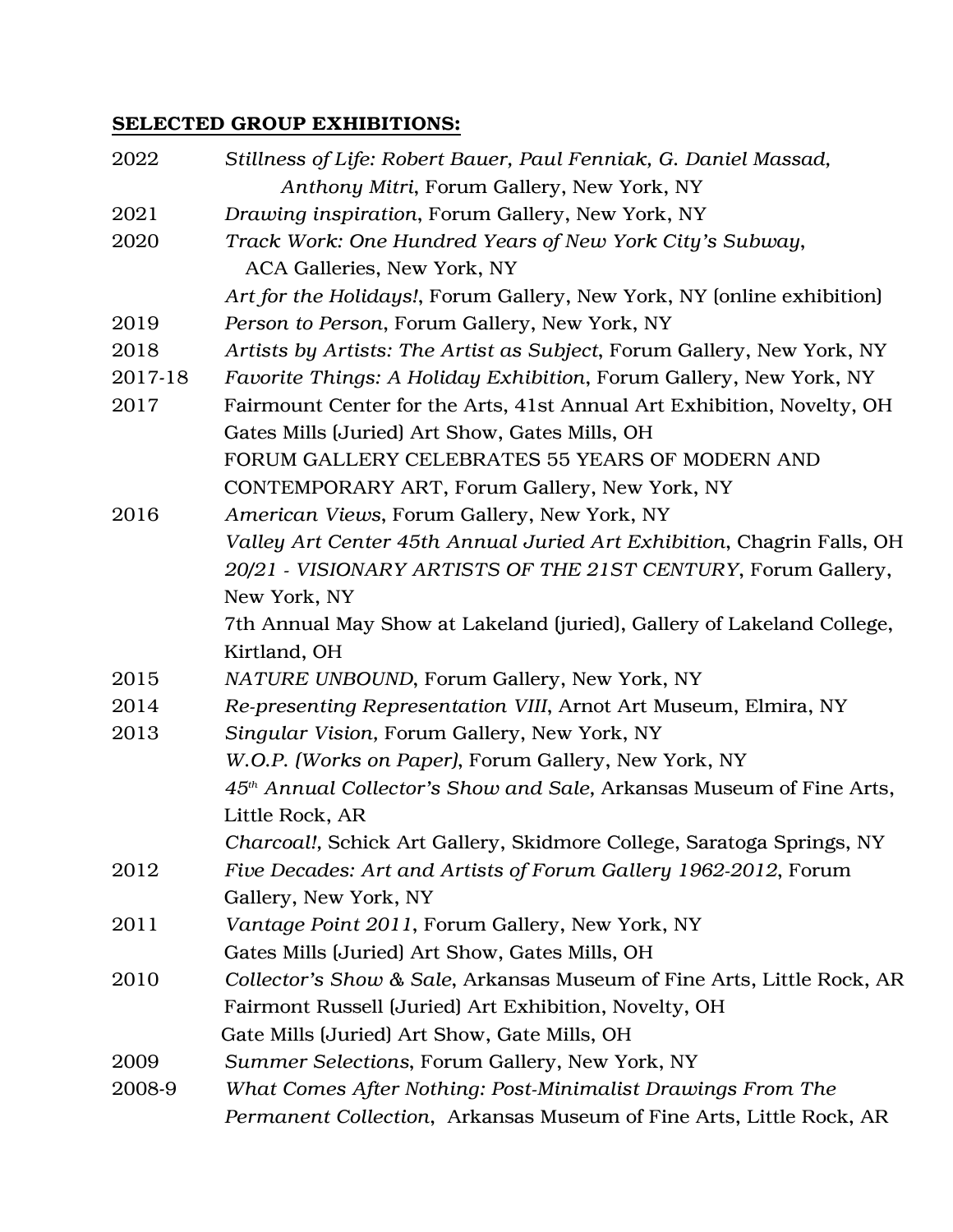| 2008 | Collector's Show, Arkansas Museum of Fine arts, Little Rock, AR   |
|------|-------------------------------------------------------------------|
| 2007 | The Fine Art of Drawing: Modern & Contemporary Works on           |
|      | Paper, Forum Gallery, New York, NY                                |
|      | 2007 COLLECTOR'S SHOW (Forum Gallery), Arkansas Arts Center,      |
|      | Little Rock, AR                                                   |
| 2006 | Modern and Contemporary Landscapes, Forum Gallery, Los            |
|      | Angeles, CA                                                       |
|      | Collector's Show, Arkansas Museum of Fine Arts, Little Rock, AR   |
| 2005 | Sixth Annual Invitational Drawing Show, San Diego Public          |
|      | Library, San Diego, CA                                            |
|      | Modern and Contemporary Works on Paper, Forum Gallery, Los        |
|      | Angeles, CA                                                       |
| 2003 | Echolocation, The Farm Gallery, San Diego, CA                     |
| 2001 | France-United States, VIII Int'l Salon of Painting and Sculpture, |
|      | Bordeaux, France                                                  |
| 2000 | Anthony Mitri - Vincent Petit, La Chapelle St-Lyphard, La Ferté   |
|      | Bernard, France                                                   |
|      | Group Exhibition, Artist's Association of Pont L'Eveque, Pont     |
|      | L'Eveque, France                                                  |
| 1999 | Group Exhibition, Quint Contemporary Art, La Jolla, CA            |
| 1996 | Summer Group Exhibition, Thomas Babeor & Company, La              |
|      | Jolla, CA                                                         |
| 1995 | Group Exhibition, Del Mar Gallery. Del Mar, CA                    |
| 1995 | Winter Awards Exhibition, San Diego Art Institute (SDAI), San     |
|      | Diego, CA                                                         |
| 1995 | March Group Exhibition, SDAI, San Diego, CA                       |
|      | January Group Exhibition, SDAI, San Diego, CA                     |
| 1994 | March Group Exhibition, SDAI, San Diego, CA                       |
| 1993 | Summer Exhibition, Gauthier Gallery, Deauville, France            |
| 1991 | Artwalk, The Studio, San Diego, CA                                |
| 1990 | Athenaeum School of Fine Art, La Jolla, CA                        |

## AWARDS:

| 2016 | Valley Art Center 45th Annual Juried Art Exhibition: Best of Show, |
|------|--------------------------------------------------------------------|
|      | Chagrin Falls, OH                                                  |
| 2013 | <b>Pollock-Krasner Foundation Grant</b>                            |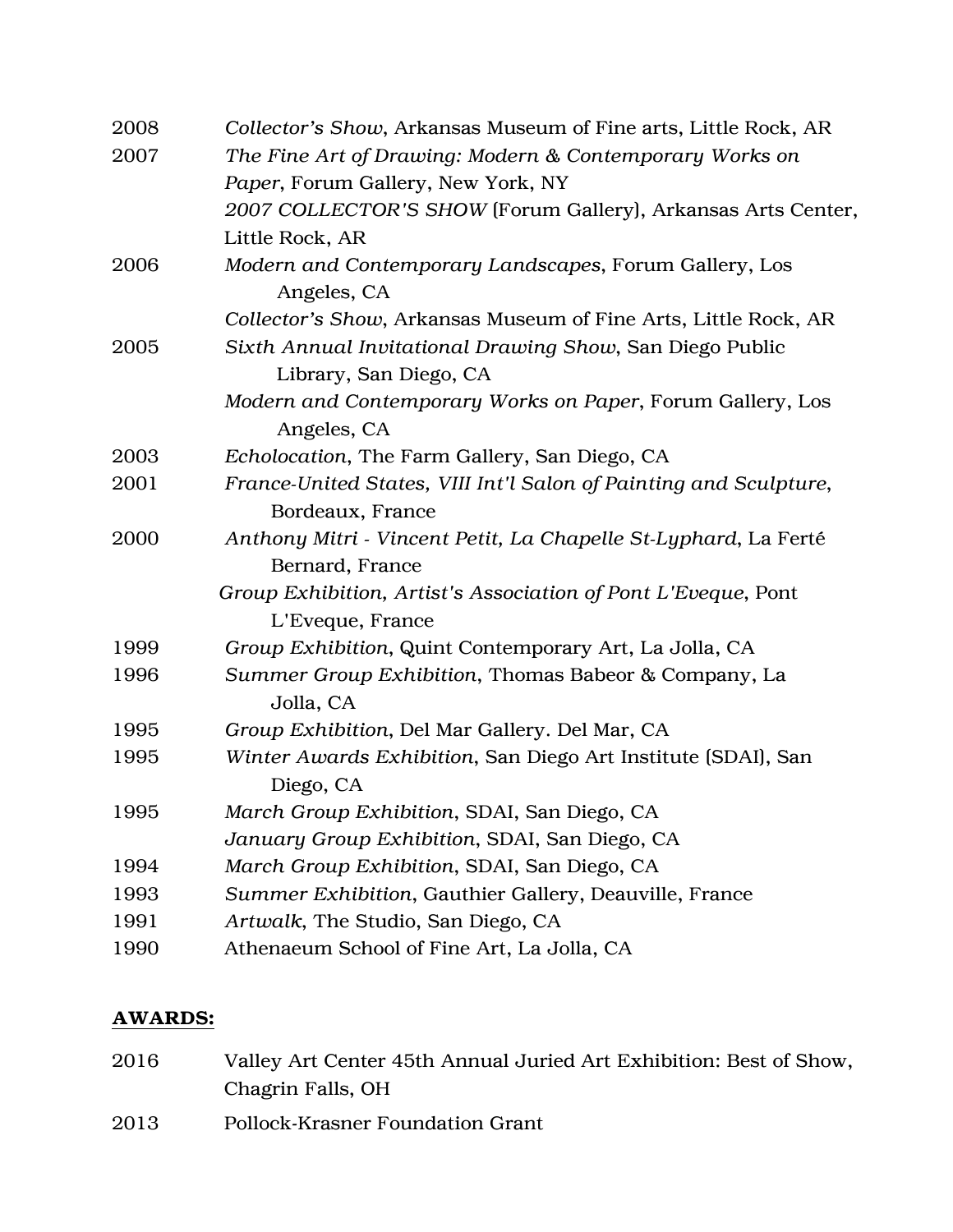|      | Adolph & Esther Gottlieb Foundation Grant                           |
|------|---------------------------------------------------------------------|
| 2010 | Adolph & Esther Gottlieb Foundation Grant                           |
| 2006 | Pollock-Krasner Foundation Grant                                    |
| 1995 | Winter Awards Exhibition, Juror's Choice Award, SDAI, San Diego, CA |
|      | January Group Exhibition, Juror's Choice Award, SDAI, San           |
|      | Diego, CA                                                           |
|      | March Group Exhibition, Juror's Choice Award, SDAI, San Diego, CA   |
| 1994 | March Group Exhibition, Juror's Choice Award, SDAI, San Diego, CA   |

## SELECTED PUBLICATIONS:

| Hoon, Zackary, "Anthony Mitri: Paintings", CAN Journal (Collective Arts<br>Network/Cleveland), Fall 2017                |
|-------------------------------------------------------------------------------------------------------------------------|
| Hoon, Zackary, "Anthony Mitri: Paintings", CAN Journal (Collective Arts<br>Network/Cleveland), Summer 2017              |
| Ekperigin, Naomi, "The Beauty of New York City in Black and<br>White", American Artist, Drawing. Winter 2008, P. 25-31. |
| Lasarow, Bill, "Anthony Mitri", ArtScene, June 2007, P. 12-13.                                                          |
| "The Paintings of Anthony Mitri", L'Ouest Newspaper, Deauville,                                                         |
| France, June 5, P. 2.                                                                                                   |
| "Africa and Normandy Merge", Le Perche Newspaper, Le Mans &                                                             |
| La Ferté Bernard, France, June 15, P. 21.                                                                               |
| Pincus, Robert L., "Ark Skies: Cloudscapes in a Different Hue",                                                         |
| The San Diego Union Tribune. Night & Day, August 12, P. 46.                                                             |
| Munzenmaier, Jan, "Arts Friends Extravaganza Showcases Local                                                            |
| Artists", The Daily Californian, September 23, P. C-1.                                                                  |
| McCormack, Larry, "Nashville Artist Anthony Mitri", Nashville                                                           |
| Banner, July 6, P. B-1.                                                                                                 |
|                                                                                                                         |

## MUSEUM COLLECTIONS:

Arkansas Museum of Fine Arts, Little Rock, AR

# RESEARCH COLLECTIONS:

Cleveland Museum of Art, Ingalls Library of the Cleveland Museum of Art, Research Library Collection - Anthony Mitri, Cleveland, OH.